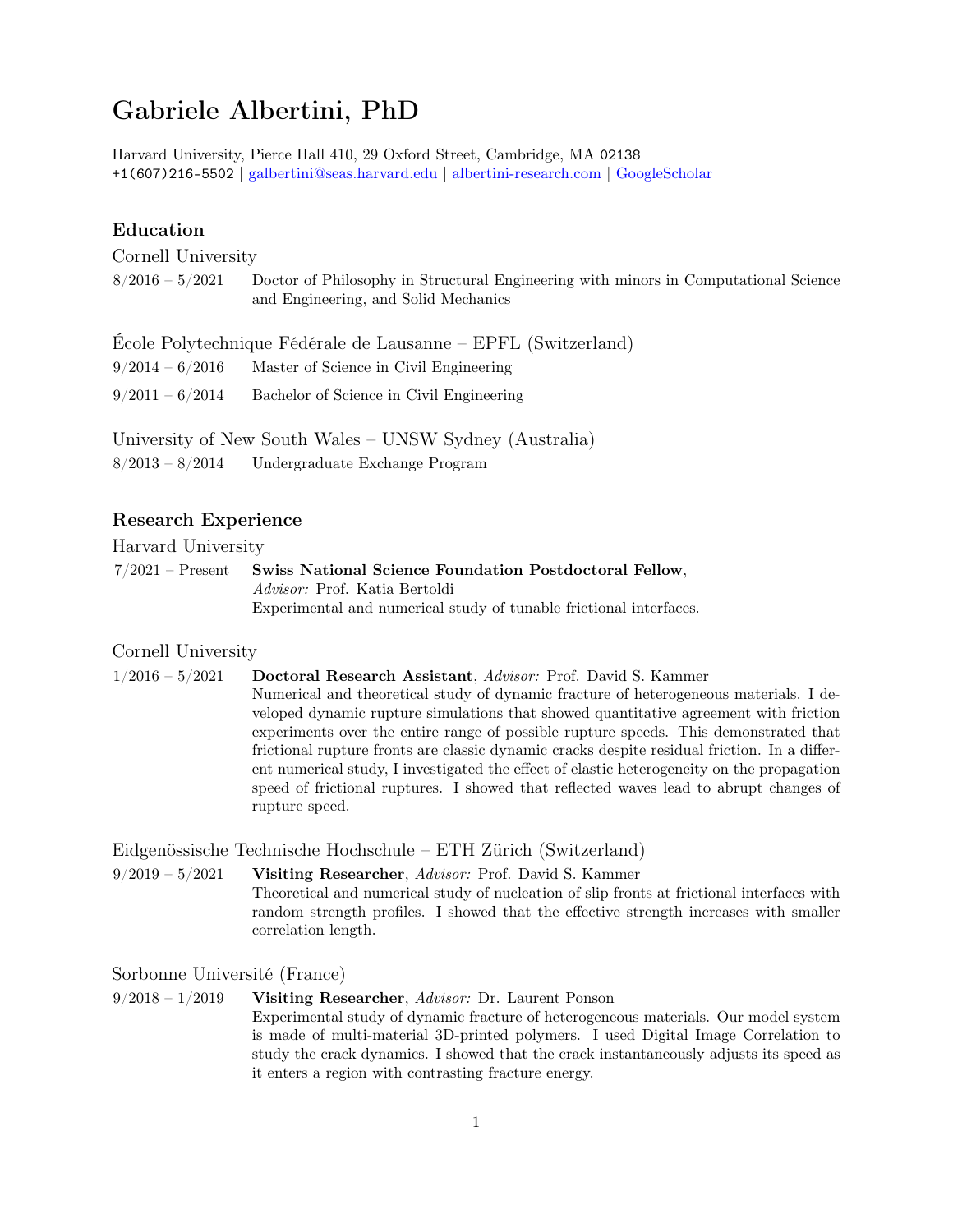École Polytechnique Fédérale de Lausanne – EPFL

9/2014 – 1/2015 Master Student Researcher, Advisor: Prof. Christian Louter Experimental study of ultimate flexural strength of post-tensioned steel reinforced glass beams.

### Research Interests

Solid Mechanics, Fracture Mechanics, Friction, Mechanics and Physics of Earthquakes, Mechanical Metamaterials, Heterogeneous Media, Nonlinear Physics, Non-equilibrium Statistical Mechanics, Scientific Computing, High Performance Computing

### Grants & Awards

- 2020 Early Postdoc.Mobility Fellowship of the Swiss National Science Foundation for the duration of 18 months. Host institute: Bertoldi Lab at Harvard University. Starting date: June 2021.
- 2018 3 rd Place for Oral Presentation. Tenth Annual Civil and Environmental Engineering Graduate Research Symposium. Cornell University.
- 2017 2<sup>nd</sup> Place for Oral Presentation. 9<sup>th</sup> Annual Civil and Environmental Engineering Graduate Research Symposium. Cornell University.

### Publications

Refereed Journals

- 8 Albertini, G., Elbanna, A.E. and Kammer, D.S., (2021), "A three-dimensional hybrid finite element – spectral boundary integral method for modeling earthquakes in complex unbounded domains", International Journal for Numerical Methods in Engineering, published online. [https:](https://doi.org/10.1002/nme.6816) [//doi.org/10.1002/nme.6816](https://doi.org/10.1002/nme.6816)
- 7 Kammer, D.S., Albertini, G. and Ke, C.Y., (2021), "UGUCA: A spectral-boundary-integral method for modeling fracture and friction", SoftwareX 15, 100785. [https://doi.org/10.1016/j.softx.2021.](https://doi.org/10.1016/j.softx.2021.100785) [100785](https://doi.org/10.1016/j.softx.2021.100785)
- 6 Albertini, G., Lebihain, M., Hild, F. Ponson, L. and Kammer, D.S., (2021), "Effective Toughness of Heterogeneous Materials with Rate-Dependent Fracture Energy", Physical Review Letters 127, 035501. <https://doi.org/10.1103/PhysRevLett.127.035501>
- 5 Schär, S., Albertini, G. and Kammer, D. S., (2021), "Nucleation of frictional sliding by coalescence of microslip", International Journal of Solids and Structures 220, 111059. [https://doi.org/10.](https://doi.org/10.1016/j.ijsolstr.2021.111059) [1016/j.ijsolstr.2021.111059](https://doi.org/10.1016/j.ijsolstr.2021.111059)
- 4 Albertini, G., Karrer, S., Grigoriu, M. D. and Kammer, D. S., (2021), "Stochastic Properties of Static Friction", Journal of the Mechanics and Physics of Solids 147, 104242. [https://doi.org/10.](https://doi.org/10.1016/j.jmps.2020.104242) [1016/j.jmps.2020.104242](https://doi.org/10.1016/j.jmps.2020.104242)
- 3 Svetlizky, I.<sup>∗</sup> , Albertini, G.<sup>∗</sup> , Cohen, G., Kammer, D.S. and Fineberg, J., (2020), "Dynamic fields at the tip of sub-Rayleigh and supershear frictional rupture fronts", Journal of the Mechanics and Physics of Solids 137, 103826. <https://doi.org/10.1016/j.jmps.2019.103826> <sup>∗</sup>Equally contributing first authors
- 2 Ma, X., Hajarolasvadi, S., Albertini, G., Kammer, D.S., Elbanna, A.E., (2019), "Modeling Infinity: A Hybrid Finite Element - Spectral Boundary Integral Approach: Application to 3D dynamic earthquake fault ruptures", International Journal for Numerical and Analytical Methods in Geomechanics 43, 1, 317-338. <https://doi.org/10.1002/nag.2865>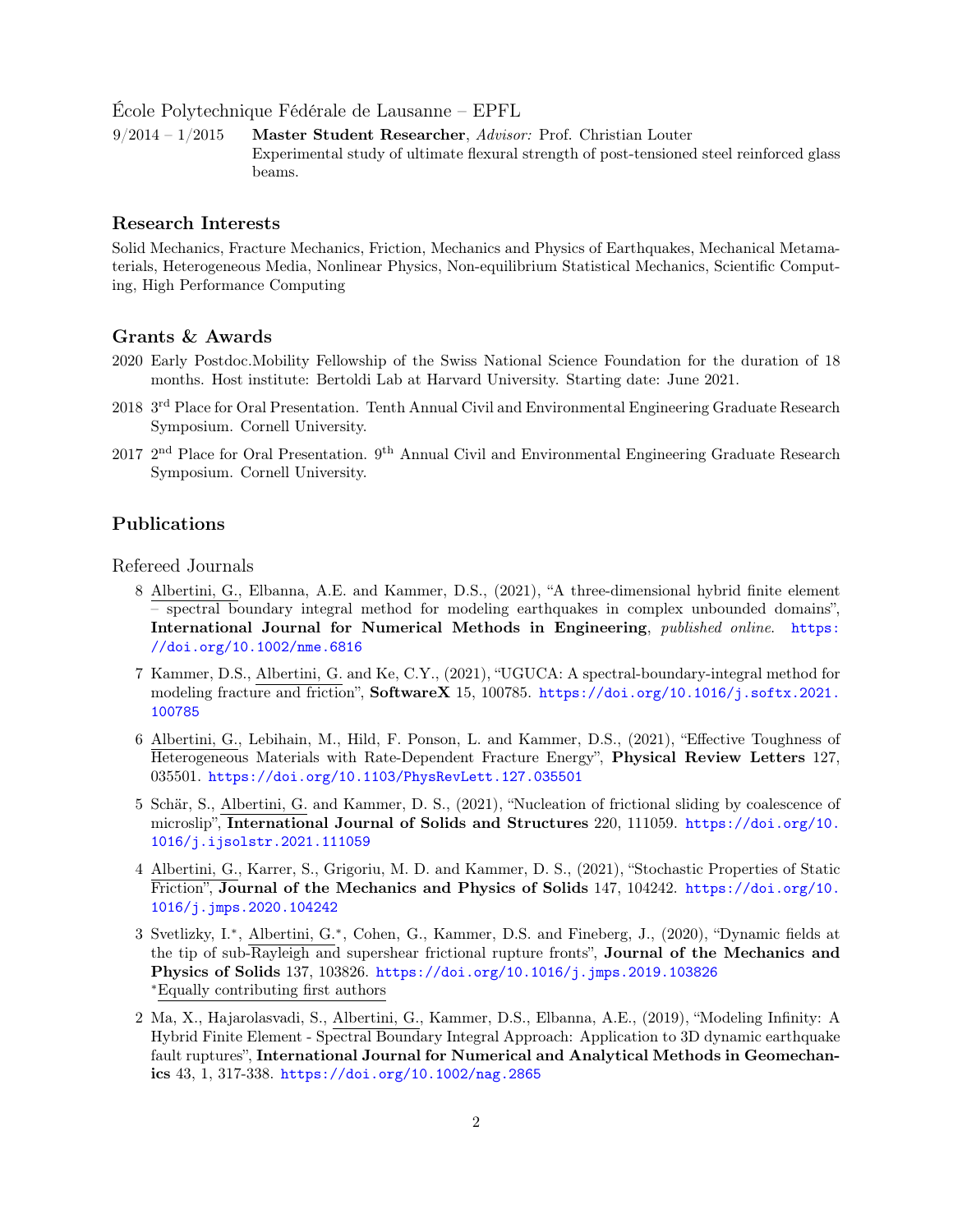1 Albertini, G., Kammer, D.S., (2017), "Off-fault heterogeneities promote supershear transition of dynamic mode II cracks", Journal of Geophysical Research: Solid Earth 122, 2017JB014301. <https://doi.org/10.1002/2017JB014301>

#### Work in Progress

1 Albertini, G., Ke, C.Y., G. McLaskey and Kammer, D.S., "Dynamic reactivation of laboratory-generated earthquakes", under preparation.

#### Presentations at Conferences and Workshops

(presenter underlined)

- 2021 Albertini, G., Schär, S., Karrer, S., Grigoriu, M.D., Kammer, D.S., "Nucleation of frictional sliding". 17èmes Journées de la Matière Condensée. August 24-27, 2021, virtual meeting.
- 2021 Kammer, D., Albertini, G., and Elbanna, A.E., "A Hybrid Finite Element–Spectral Boundary Integral Method for 3D Dynamic Fracture Simulation". 16th U.S. National Congress on Computational Mechanics (USNCCM 2021). July 26–29, 2021, virtual meeting.
- 2021 Albertini, G., Lebihain, M., Hild, F. Ponson, L., and Kammer, D.S., "Dynamic fracture of heterogeneous materials". MaP Graduate Symposium 2021. ETH Zurich. June 14-15 2021, virtual meeting.
- 2020 Albertini, G., Lebihain, M., Hild, F. Ponson, L., and Kammer, D.S., "Effective toughness of heterogeneous materials with rate-dependent fracture energy". Society of Engineering Science (SES)  $57^{th}$ Annual Technical Meeting. September 29 - October 1, 2020, virtual meeting.
- 2019 Albertini, G., Lebihain, M., Hild, F. Ponson, L., and Kammer, D.S., "Effective toughness of periodic heterogeneous materials: the role of rate-dependent fracture energy". Society of Engineering Science (SES)  $56<sup>th</sup> Annual Technical Meeting. October 13-15, 2019, St. Louis, Missouri.$
- 2019 Svetlizky, I., Albertini, G., Cohen, G., Kammer, D.S., and Fineberg, J., "Dynamic fields at the tip of sub-Rayleigh and supershear frictional rupture fronts", 11<sup>th</sup> Annual Civil and Environmental Engineering Graduate Research Symposium. Cornell University.
- 2018 Albertini, G., and Kammer, D.S., "Properties of Three Dimensional Supershear Mode II Ruptures", Workshop: MEchanics and Physics of STrechable Objects (MEPHiSTO). August 7-17, 2018, Cargese, France.
- 2018 Albertini, G., and Kammer, D.S., "Properties of Three Dimensional Supershear Mode II Ruptures", 18th U.S. National Congress for Theoretical and Applied Mechanics (USNCTAM). June 4-9, 2018, Chicago, Illinois.
- 2018 Albertini, G., and Kammer, D.S., "Properties of Three Dimensional Supershear Mode II Ruptures", Tenth Annual Civil and Environmental Engineering Graduate Research Symposium. Cornell University.
- 2017 Albertini, G., and Kammer, D.S., "Propagation Speed Instability in Rapid Mode II Fracture in Heterogeneous Media", Society of Engineering Science (SES)  $54^{th}$  Annual Technical Meeting. July 25-28, 2017, Boston, Massachusetts.
- 2017 Albertini, G., and Kammer, D.S., "Dynamic shear crack propagation along frictional interfaces in heterogeneous elastic media, effects on supershear transition",  $9<sup>th</sup>$  Annual Civil and Environmental Engineering Graduate Research Symposium. Cornell University.
- 2016 Albertini, G. and Kammer, D.S., "Supershear transition of dynamic mode II fracture in heterogeneous elastic media", Society of Engineering Science (SES)  $53<sup>rd</sup>$  Annual Technical Meeting. October 2-5, 2016, College Park, Maryland.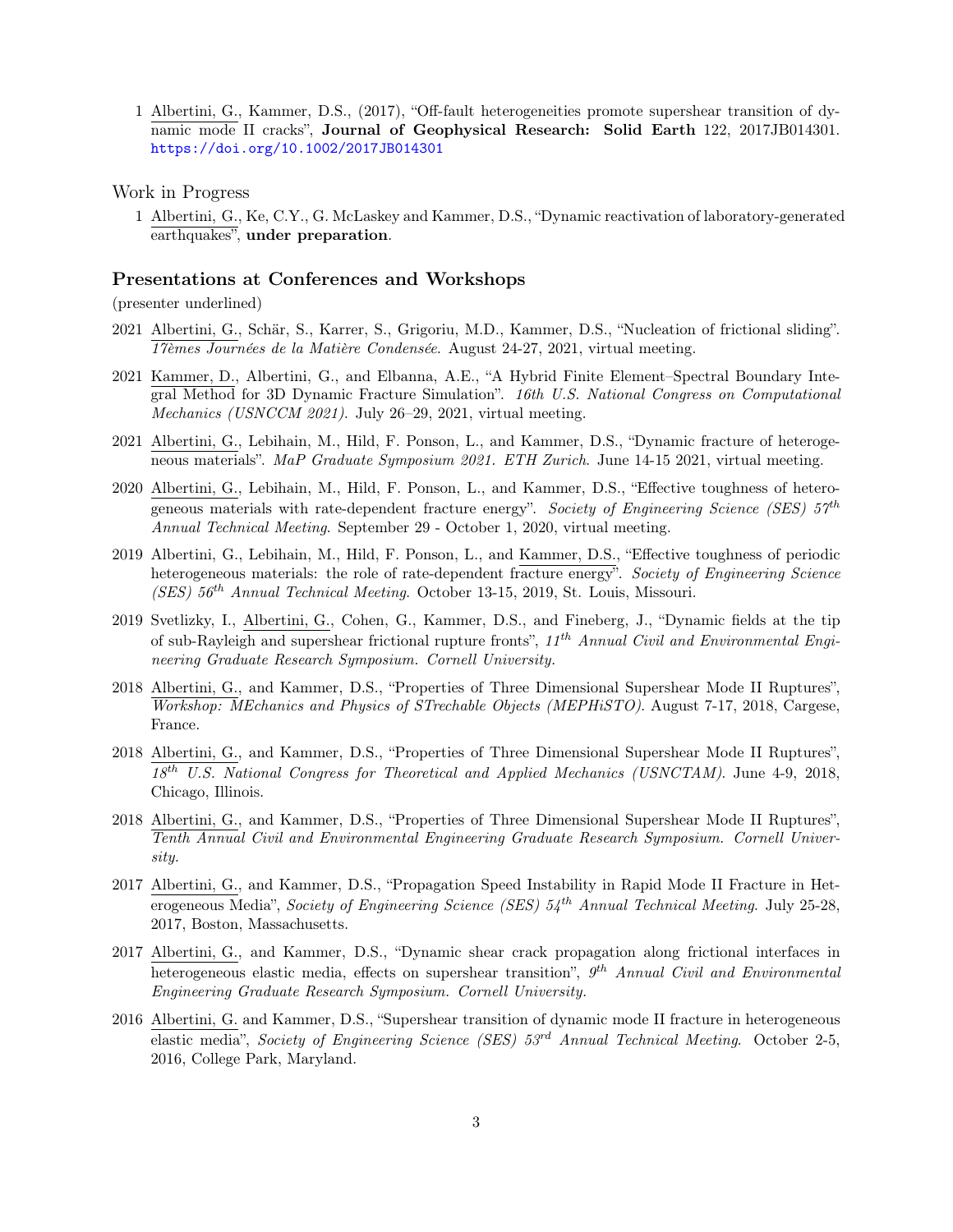# Publicly available open-source software

1 uguca (2021), Kammer, D.S., Albertini, G. and Ke, C.Y. An open-source code for modeling fracture and friction with the spectral-boundary-integral method. <https://gitlab.com/uguca> (v0.9)

# Mentoring

|             | Master Theses (co-supervised with Prof. David S. Kammer) |
|-------------|----------------------------------------------------------|
| Spring 2017 | Thibault Roch, Civil Engineering, Cornell University     |

Semester Projects (co-supervised with Prof. David S. Kammer)

| Spring 2020 |  |  | Styfen Schär, Civil Engineering, ETH Zürich |  |  |
|-------------|--|--|---------------------------------------------|--|--|
|-------------|--|--|---------------------------------------------|--|--|

Fall 2019 Simon Karrer, Civil Engineering, ETH Zürich

# Teaching Experience

Cornell University

| Spring 2021   | Differential Equations for Engineers $(MATH 2930)$ – TA (66 students)<br>Taught weekly discussion sections and designed worksheets and in-class activities.                                                                       |
|---------------|-----------------------------------------------------------------------------------------------------------------------------------------------------------------------------------------------------------------------------------|
| Fall 2020     | Geotechnical Engineering for Energy, Environment and Civil Infrastructure (CEE 3410)<br>- Teaching Assistant (TA) (37 students)<br>Designed and executed laboratory demonstrations. Homework and exam preparation<br>and grading. |
| Spring 2020   | Introduction to the Behavior of Steel Structures (CEE $4740$ ) – TA (30 students)<br>Designed in-class activities and homework.                                                                                                   |
| Spring 2019   | Differential Equations for Engineers $(MATH 2930) - TA (61 students)$<br>Taught weekly discussion sections and designed worksheets and in-class activities.                                                                       |
| Spring $2018$ | Differential Equations for Engineers (MATH $2930$ ) – TA (101 students)<br>Taught weekly discussion sections and designed worksheets and in-class activities.                                                                     |

École Polytechnique Fédérale de Lausanne – EPFL

| Fall 2015     | Geothechines and Rock Mechanics (Master) – TA<br>Taught weekly discussion section |
|---------------|-----------------------------------------------------------------------------------|
| Spring $2013$ | Mathematics and Geometry (Undergraduate) – TA<br>Taught weekly discussion section |
| Spring $2012$ | Mathematics and Geometry (Undergraduate) – TA<br>Taught weekly discussion section |

# Industry Experience

| Summer 2015 | Engineer Intern at AF-Consult Switzerland AG. Project: Nant de Drance Pumped<br>Storage Power Plant. Local site management. |
|-------------|-----------------------------------------------------------------------------------------------------------------------------|
| Summer 2014 | Engineer Intern at Repower AG. Project: Renovation of Silvaplana Hydro Power Plant.<br>Feasibility Study.                   |